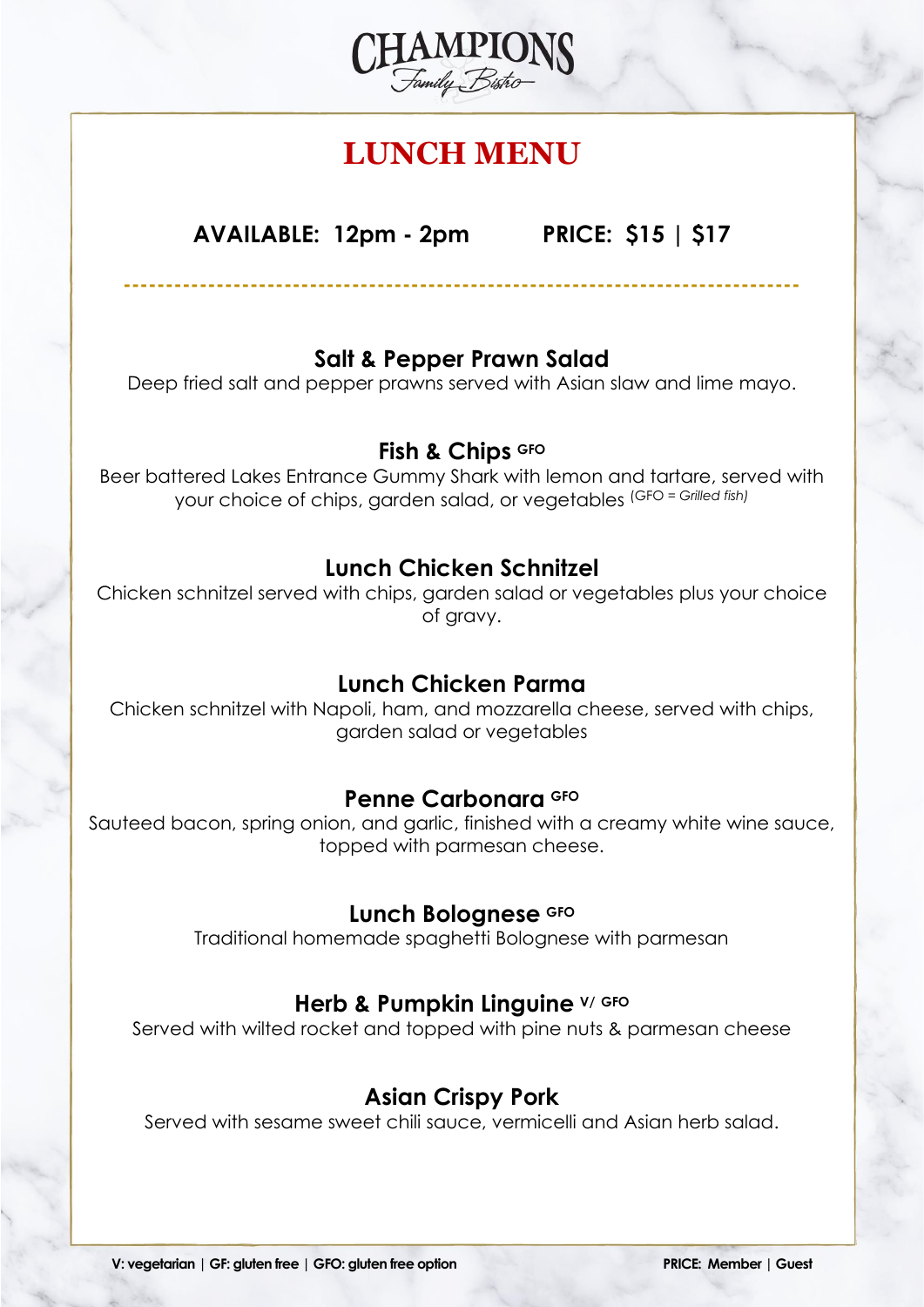

# **STARTERS**

## **Grilled Saganaki-Cheese \$12|\$14**

Salty Kefalograviera (Greek cheese) served with rocket, lemon and cracked black pepper.

# **Garlic Bread <sup>V</sup> \$7|\$9**

Golden toasted bread smothered in garlic butter.

# **Cheesy Garlic Bread <sup>V</sup> \$10|\$12**

Golden toasted bread smothered in garlic butter and cheese.

#### **Champions Bruschetta <sup>V</sup> GFO \$10|\$12**

Char Grilled sourdough topped with fetta, fresh tomato, red onion, Basil, and Balsamic Glaze.

## **Vegetable Spring Rolls \$10|\$12**

Deep fried vegetable springs rolls with Asian herb salad, pickled ginger and soy lime dipping sauce.

## **Lime, Salt & Pepper Calamari GFO \$12|\$14**

Strips of lightly floured calamari with salt and pepper seasoning, fried and served with lime aioli, rocket, red onion, and lemon.

## **Spanish Spiced Meatballs \$12|\$14**

Served with rocket, red onion salad, mojo sauce and labneth (hung Greek yoghurt).

## **Salmon, Mussel & Dill Croquettes \$12|\$14**

Served with saffron aioli and petite salad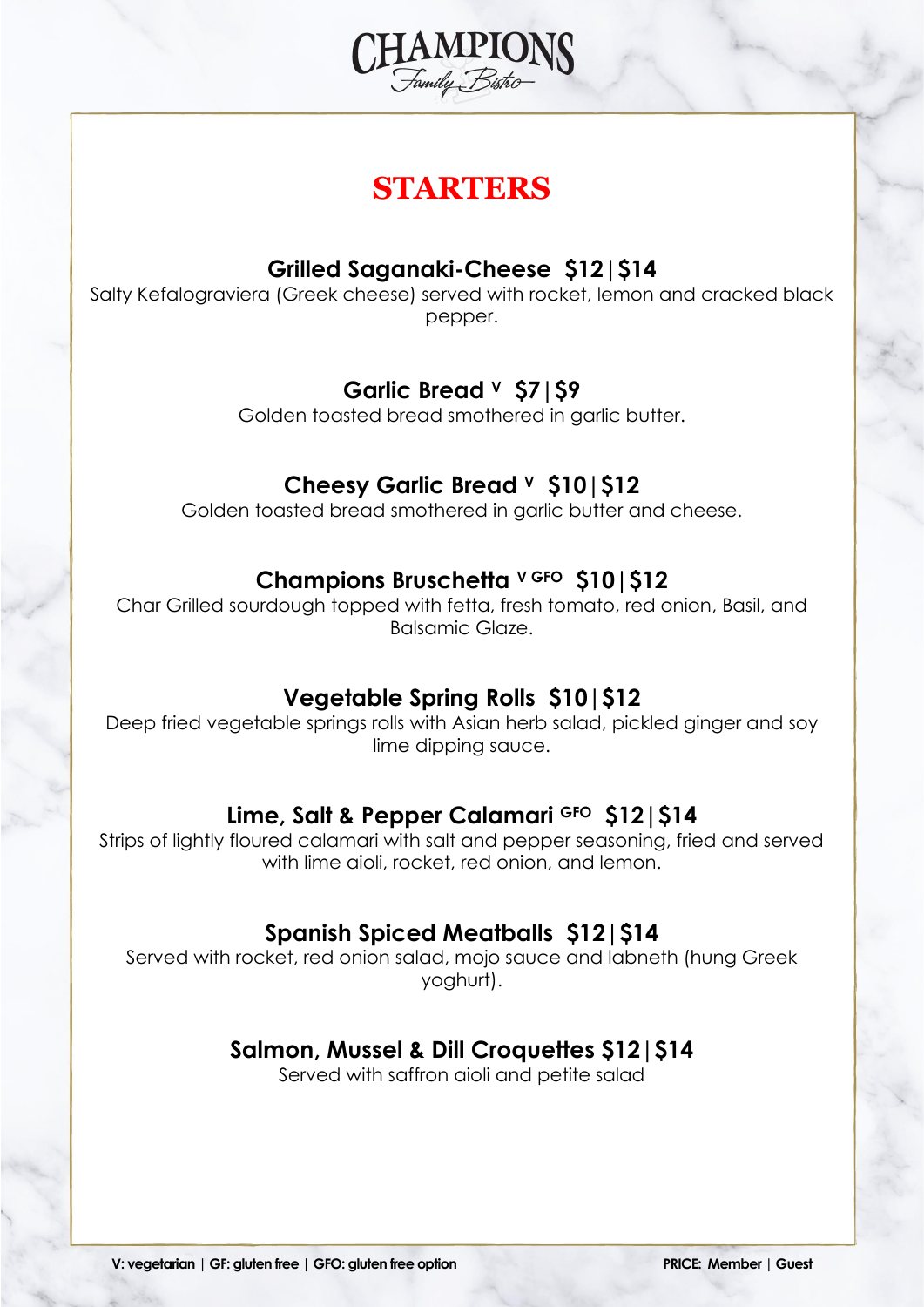

# **MAINS**

## **Lime, Salt & Pepper Calamari GFO \$28|\$30**

Strips of lightly floured calamari with salt and pepper seasoning, fried and served with a garden salad, chips, lime mayo and lemon.

# **Chef's Caesar Salad GFO \$22|\$24**

Cos lettuce, Prosciutto, shaved Parmesan, croutons, lightly tossed with homemade Caesar dressing and finished with a poached egg.

**ADD** -Chicken **\$4**

# **Vegan beetroot and Quinoa Salad GFO \$23|\$25** <sup>V</sup>

Quinoa, Walnuts, spinach, beetroot, pumpkin, and dried cranberries.

# **Fish & Chips GFO**

#### **FULL: \$24|\$26 HALF: \$16|\$18**

Beer battered Lakes Entrance's Gummy Shark with lemon and tartare, served with your choice of chips, garden salad or vegetables. (GFO *= Grilled fish)*

# **Chicken Schnitzel \$22|\$24**

Chicken schnitzel with chips, garden salad or vegetables, served with your choice of gravy.

# **Traditional Chicken Parmigiana \$24|\$26**

Chicken schnitzel topped with ham, Napoli, and mozzarella cheese, served with chips, garden salad or vegetables.

## **Meat Lovers Chicken Parmigiana \$24|\$26**

Chicken schnitzel topped with BBQ sauce, bacon, salami, ham, and mozzarella cheese, served with chips, garden salad or vegetables.

# **Bolognese Chicken Parmigiana \$24|\$26**

Chicken schnitzel topped with Bolognese sauce and mozzarella cheese, served with chips, garden salad or vegetables.

# **Chicken Kiev \$24|\$26**

Crumbed chicken breast stuffed with garlic butter, oven baked until golden and served with your choice of chips, garden salad or vegetables.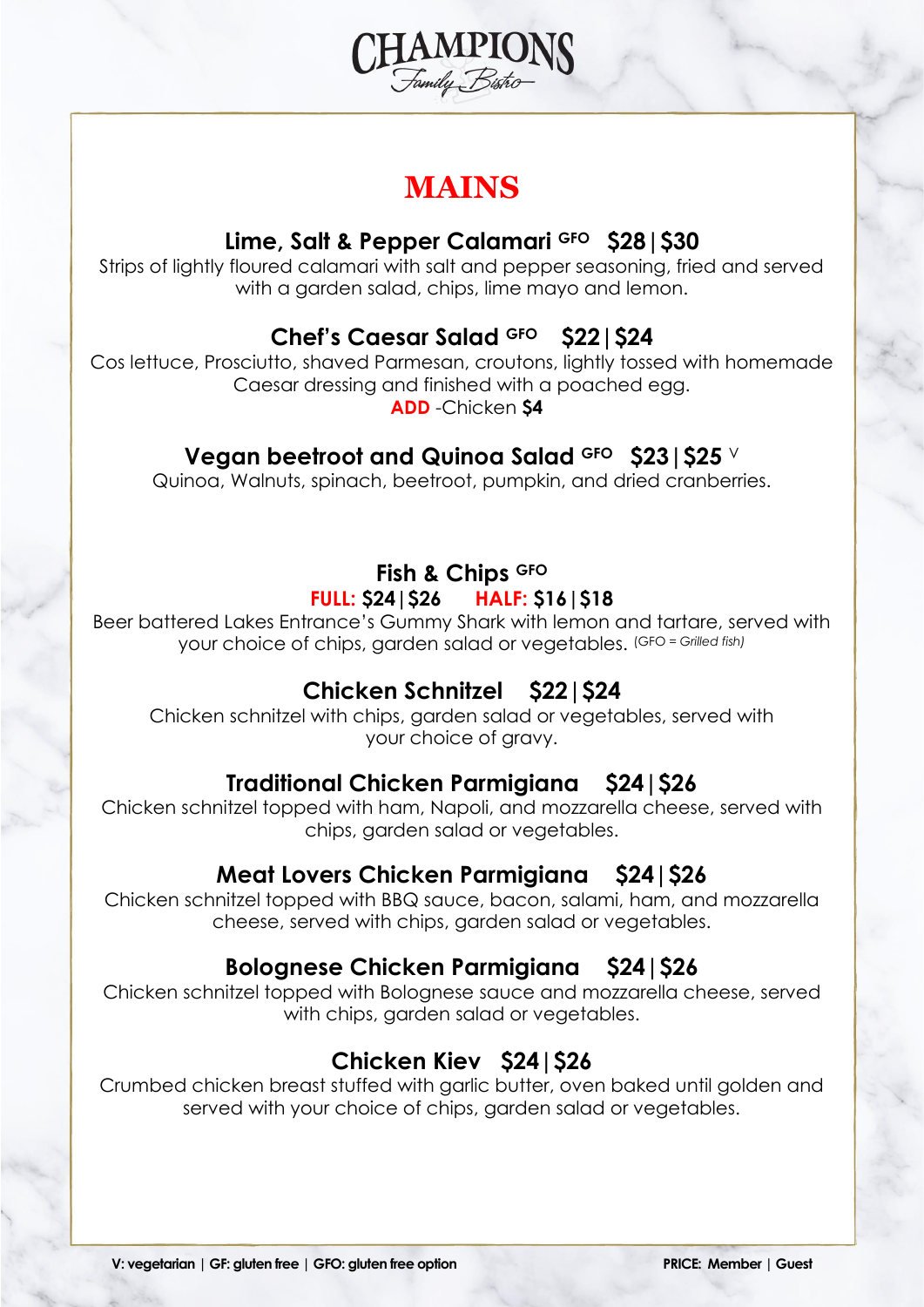

# **PASTA**

# **Chicken Avocado Gnocchi \$26|\$28**

Tossed in a creamy bacon, chicken, avocado, spring onion, spinach, and parmesan sauce.

## **Seafood Marinara (olive oil based) GFO \$28|\$30**

Pan-fried prawns, calamari, fish, local black mussels, fresh tomato, garlic, chilli (mild), fresh herbs and linguini pasta

# **Spaghetti Bolognese GFO**

**FULL: \$22|\$24 HALF: \$16|\$18**

Our classic beef Bolognese topped with shaved parmesan.

# **Penne Carbonara GFO**

**FULL: \$22|\$24 HALF: \$16|\$18**

Sauteed bacon, spring onion, and garlic, finished with a creamy white wine sauce, topped with parmesan cheese.

# **STEAKS**

#### **300gm Char Grilled Porterhouse Steak GFO \$32|\$34**

Cooked to your liking and served with your choice of sauce, chips, garden salad, or vegetables.

# **300gm Char Grilled Scotch Fillet Steak GFO \$37|\$39**

Cooked to your liking and served with your choice of sauce, chips, garden salad, or vegetables.

-----------------------------------------------------------------------------------------------------------------------------------

#### **SAUCES \$3**

Gravy: Traditional, Mushroom, Pepper GFO/DF -

#### **ADD TOPPER \$8**

Creamy Garlic Prawn Topper GFO

#### **SIDES**

 Chips - \$5 Garden Salad <sup>GF</sup> - \$4 LG \$8 Seasonal Vegetables <sup>GF</sup> - \$4 LG \$8